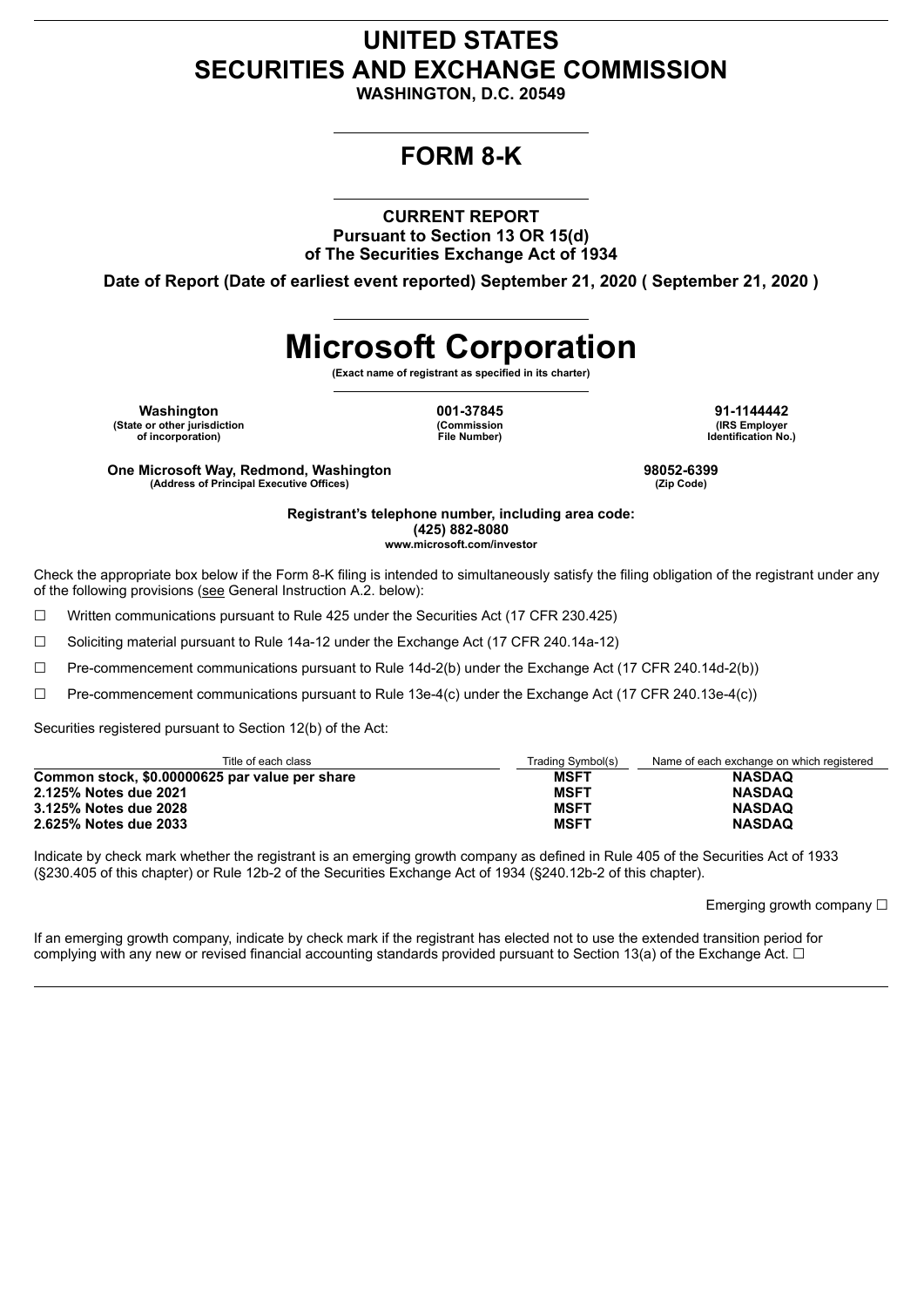#### **Item 7.01 Regulation FD Disclosure.**

On September 21, Microsoft Corporation ("Microsoft") issued a press release announcing that it had entered into a definitive agreement pursuant to which Microsoft will acquire ZeniMax Media for \$7.5 billion. A copy of the press release is furnished as Exhibit 99.1 to this report.

In accordance with General Instruction B.2 of Form 8-K, the information in this Current Report on Form 8-K, including Exhibit 99.1, shall not be deemed to be "filed" for purposes of Section 18 of the Securities Exchange Act of 1934, as amended (the "Exchange Act"), or otherwise subject to the liability of that section, and shall not be incorporated by reference into any registration statement or other document filed under the Securities Act of 1933, as amended, or the Exchange Act, except as shall be expressly set forth by specific reference in such filing.

#### **Item 9.01 Financial Statements and Exhibits.**

(d) Exhibits.

- 99.1 Press Release, dated September 21, 2020, issued by Microsoft [Corporation.](#page-3-0)<br>104 Cover Page Interactive Data File (embedded within the Inline XBRL documer
- Cover Page Interactive Data File (embedded within the Inline XBRL document)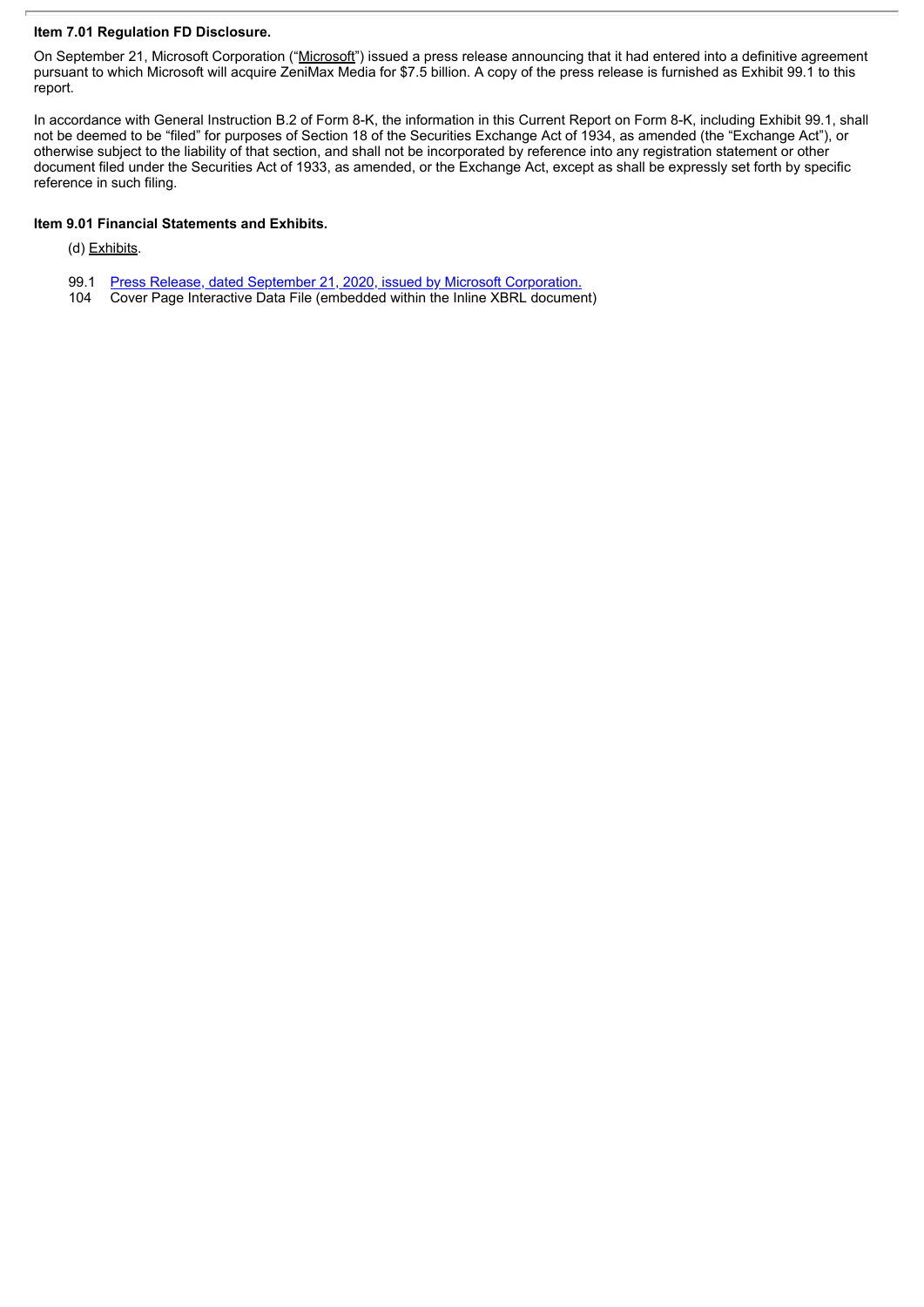#### **SIGNATURES**

Pursuant to the requirements of the Securities Exchange Act of 1934, the registrant has duly caused this report to be signed on its behalf by the undersigned hereunto duly authorized.

> MICROSOFT CORPORATION (Registrant)

Keith R. Dolliver VP and Deputy General Counsel

Date: September 21, 2020 */S/ KEITH R. DOLLIVER*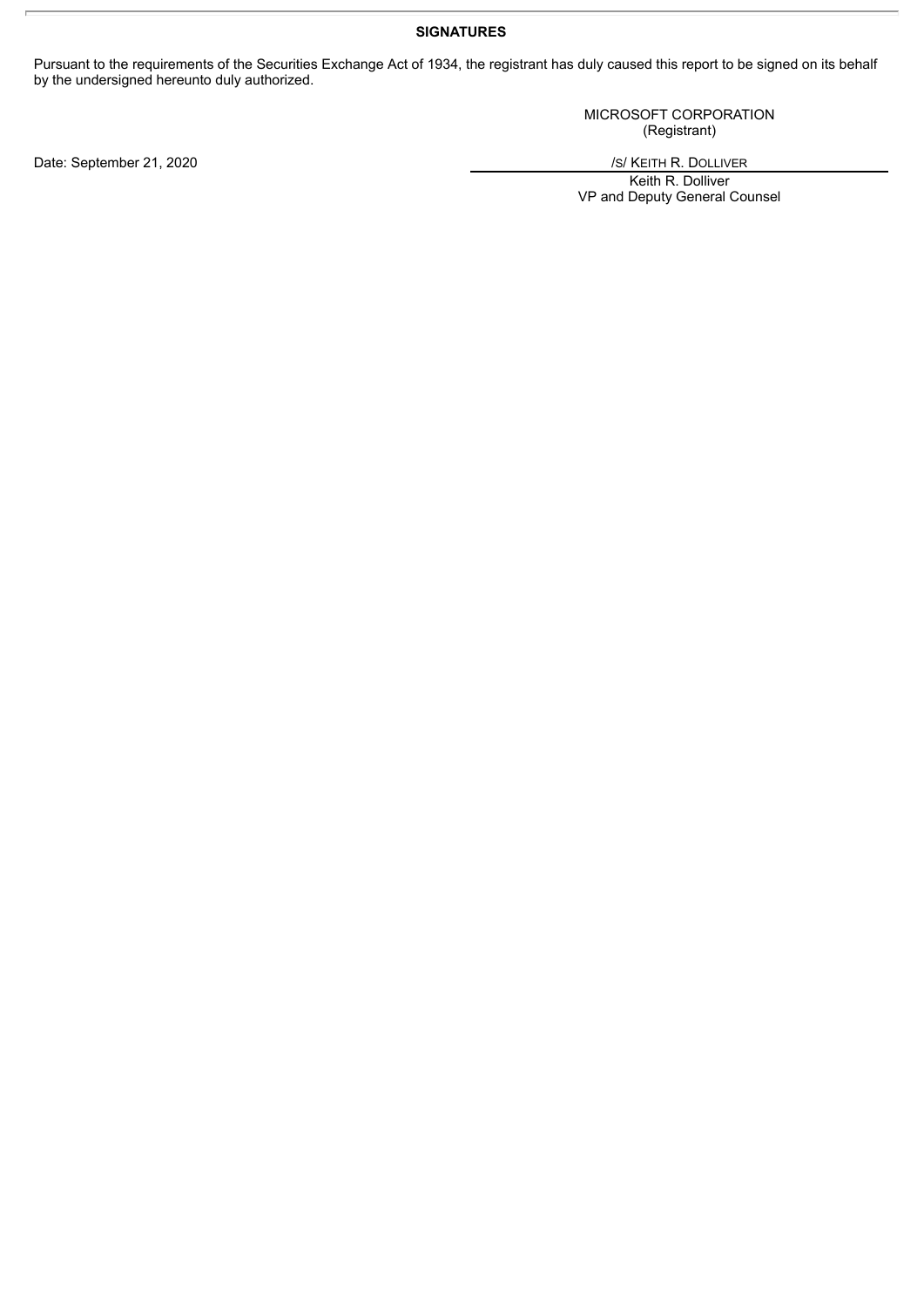### <span id="page-3-0"></span>Microsoft to acquire ZeniMax Media and its game publisher Bethesda Softworks

September 21, 2020 | Microsoft News Center

#### *Iconic games portfolio, publishing expertise, and world-class talent accelerates growth in Microsoft's Gaming business*

**REDMOND, Wash. September 21, 2020 –** More than three billion people on the planet play games for fun, escape, and human connection. Unlike any other medium, games empower people to engage in creativity, strategic thinking and teamwork, immersing them into interactive stories and worlds created by some of the world's most amazing creators. The cultural phenomenon of gaming has made it the largest and fastest-growing form of entertainment in the world—an industry that is expected to be more than \$200 billion in annual revenue in 2021.

As the gaming industry transforms from a device-centric era to a player-centric era powered by new technology that provides the freedom to play with friends anywhere on any device, Microsoft (Nasdaq: MSFT) on Monday announced plans to acquire ZeniMax Media, the parent company of Bethesda Softworks, one of the largest, privately held game developers and publishers in the world. Creators of critically acclaimed and best-selling gaming franchises including *The Elder Scrolls* and *Fallout* among many others, Bethesda brings an impressive portfolio of games, technology, talent, as well as a track record of blockbuster commercial success, to Xbox. Under the terms of the agreement, Microsoft will acquire ZeniMax Media for \$7.5 billion in cash.

With unique investments in content, community, and the cloud. Microsoft's gaming strategy differs from others by empowering people to play the games they want, with the people they want, anywhere they want. Games are the primary growth engine in gaming, and games are fueling new cloud-gaming services like Xbox Game Pass, which has reached a new milestone of over 15 million subscribers. With the addition of Bethesda, Microsoft will grow from 15 to 23 creative studio teams and will be adding Bethesda's iconic franchises to Xbox Game Pass. This includes Microsoft's intent to bring Bethesda's future games into Xbox Game Pass the same day they launch on Xbox or PC, like Starfield, the highly anticipated, new space epic currently in development by Bethesda Game Studios.

"Gaming is the most expansive category in the entertainment industry, as people everywhere turn to gaming to connect, socialize and play with their friends," said Satya Nadella, CEO, Microsoft. "Quality differentiated content is the engine behind the growth and value of Xbox Game Pass—from Minecraft to Flight Simulator. As a proven game developer and publisher, Bethesda has seen success across every category of games, and together, we will further our ambition to empower the more than three billion gamers worldwide."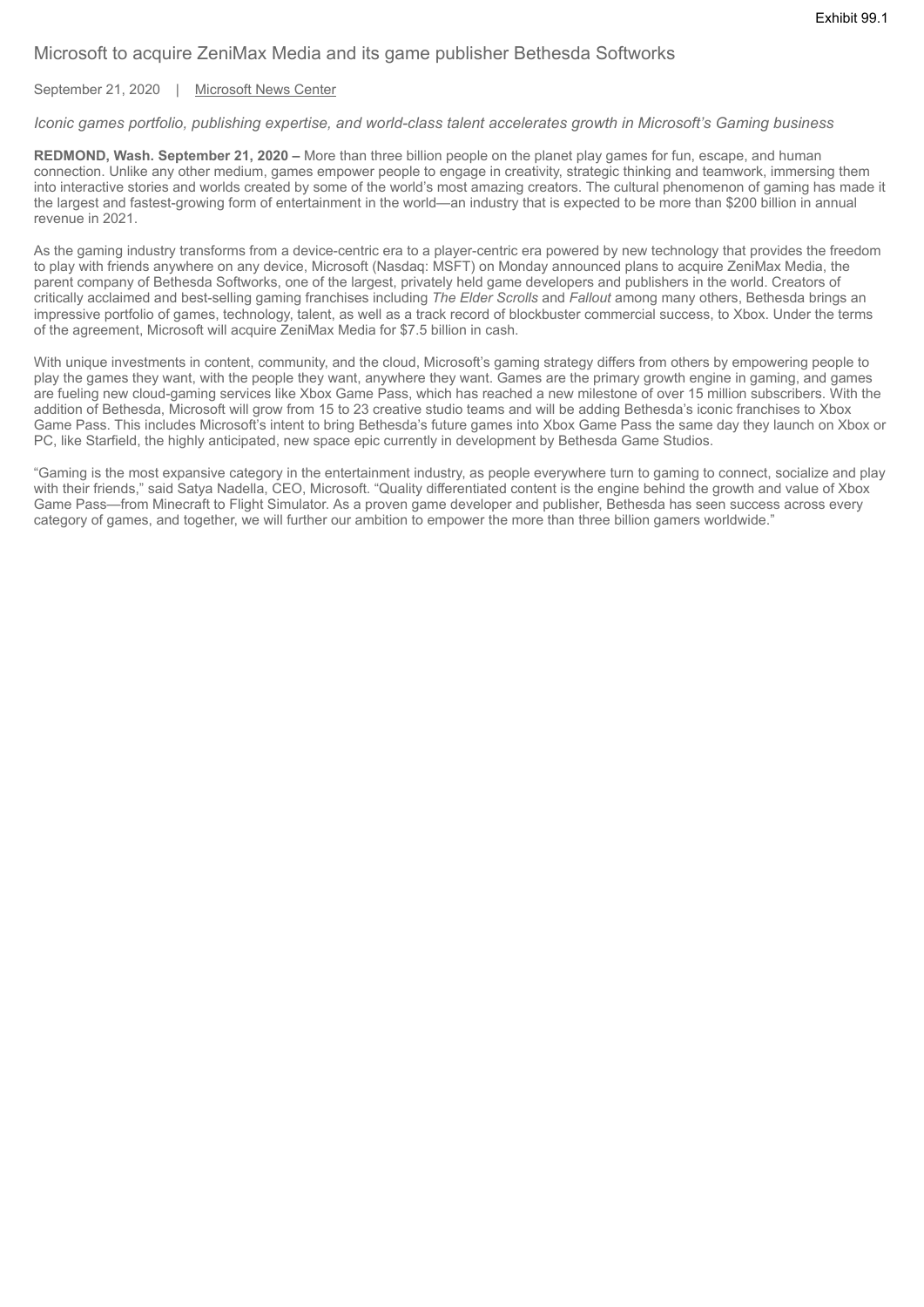"This is an awesome time to be an Xbox fan. In the last 10 days alone, we've released details on our two new consoles which go on pre-order tomorrow, launched cloud gaming in Xbox Game Pass Ultimate, and now we're making another investment in the most critical part of our strategy: the games," said Phil Spencer, executive vice president, Gaming at Microsoft. "Generations of gamers have been captivated by the renowned franchises in the Bethesda portfolio and will continue to be so for years to come as part of Xbox."

The planned acquisition includes publishing offices and development studios spanning the globe with over 2,300 employees, including Bethesda Softworks, Bethesda Game Studios, id Software, ZeniMax Online Studios, Arkane, MachineGames, Tango Gameworks, Alpha Dog, and Roundhouse Studios. Bethesda's critically acclaimed and best-selling franchises include *The Elder Scrolls*, *Fallout*, *DOOM*, *Quake*, *Wolfenstein*, and *Dishonored*, among others. Bethesda parent company ZeniMax Media was founded in 1999 by Chairman and CEO Robert A. Altman; Bethesda's structure and leadership will remain in place.

"This is a thrilling day for this company, our employees, and our fans. We have enjoyed a close partnership with Microsoft for decades, and this deal is a natural progression of those years working together," said Altman. "The big winners today are our fans. We are continuing to develop our slate of AAA games, but now with Microsoft's scale and entire Game Stack, our games can only get better."

The transaction is subject to customary closing conditions and completion of regulatory review. Microsoft expects the acquisition to close in the second half of fiscal year 2021 and to have minimal impact to non-GAAP operating income in fiscal years 2021 and 2022. Non-GAAP excludes the expected impact of purchase accounting adjustments, as well as integration and transaction-related expenses.

For more information, please visit the blog post from Phil Spencer, EVP Gaming at Microsoft. Find related imagery here. For broadcast quality b-roll, please contact webroadcast@we-worldwide.com.

#### **About Microsoft**

Microsoft (Nasdaq "MSFT" @microsoft) enables digital transformation for the era of an intelligent cloud and an intelligent edge. Its mission is to empower every person and every organization on the planet to achieve more.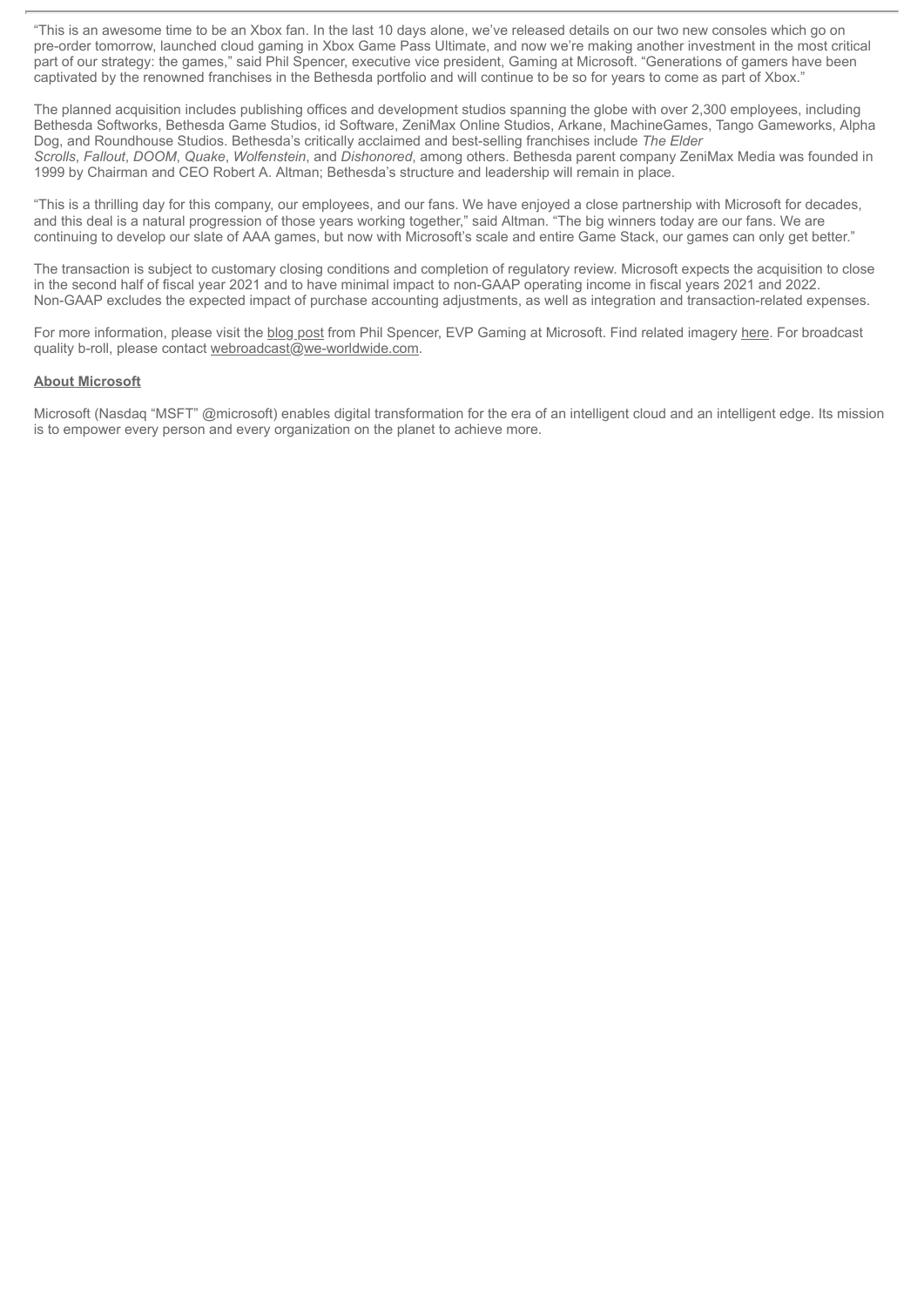#### **About ZeniMax Media Inc.**

ZeniMax Media is a privately-owned media organization headquartered outside Washington DC with international publishing offices around the globe. Through its subsidiaries, ZeniMax Media creates and publishes original interactive entertainment content for consoles, PCs, and handheld/wireless devices. ZeniMax Media divisions include Bethesda Softworks, Bethesda Game Studios, id Software, Arkane Studios, Tango Gameworks, MachineGames, ZeniMax Online Studios, Alpha Dog Games, Roundhouse Studios, ZeniMax Europe Ltd., ZeniMax Asia K.K., ZeniMax Asia Pacific Limited, and ZeniMax Australia Pty Ltd. For more information on ZeniMax Media, visit www.zenimax.com.

#### **Bethesda Fast Facts and Accolades**

5 of 8 studios have shipped "Game of the Year" titles

- #1 Ranked Publisher of the Year (2018)
- "Game of the Year" winner 5 years in a row
- The Elder Scrolls III: Morrowind

RPG of the Year from IGN and others

The Elder Scrolls IV: Oblivion

Consensus Game of the Year across all outlets

#### Fallout 3

Consensus Game of the Year across all outlets

The Elder Scrolls V: Skyrim

Consensus Game of the Year

Named Game of the Generation and #1 PC Game of All Time

#### Fallout 4

Over 50 Game of the Year Awards including DICE and BAFTA

#### Dishonored

BAFTA Award for Best Game, Best Action Adventure Game at the VGAs

Dishonored 2